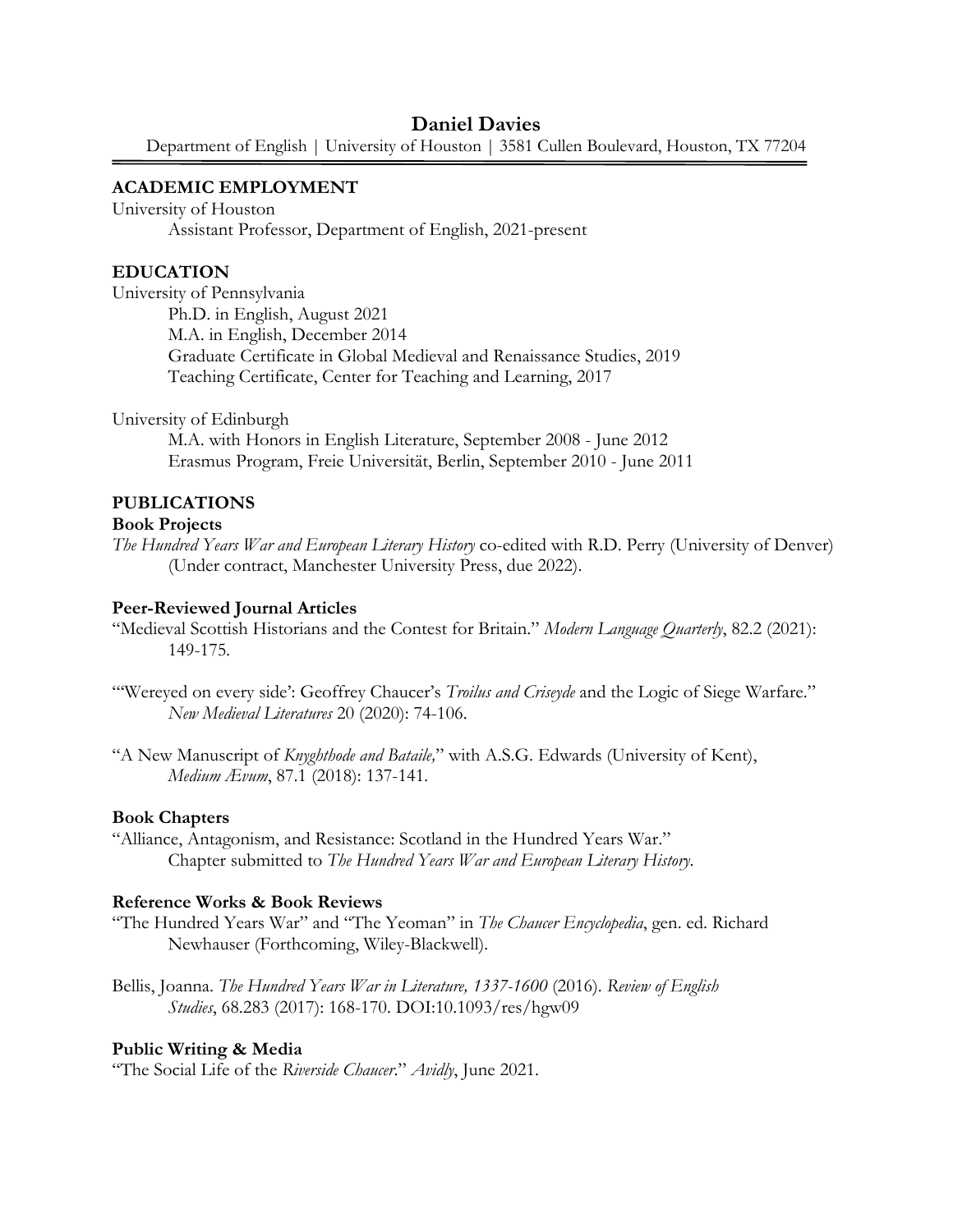"The Fishy Origins of Brexit." *Public Seminar*, January 2021.

"The Dead Emperor, Damned Popes, and Beatrice: *Paradiso* 30." Video Podcast with Phil O'Mara for the Dante Society of America's *Canto by Canto* series. *YouTube*, 2020.

"On Scottish Independence." Interview with Calum Barnes. *n+1*. September 2014.

# **FELLOWSHIPS, GRANTS, AND AWARDS**

## **Fellowships**

| Jesus College, University of Oxford Exchange Fellowship, Huntington Library    | 2022    |
|--------------------------------------------------------------------------------|---------|
| Research Fellowship, Folger Shakespeare Library                                | 2021    |
| Summer Research Fellowship, North Eastern Modern Languages Association         | 2020    |
| (Unable to use due to COVID-19)                                                |         |
| Dissertation Completion Fellowship, School of Arts and Sciences, University of | 2019-20 |
| Pennsylvania                                                                   |         |
| King's College Fellowship, University of Pennsylvania                          | 2016    |
| Benjamin Franklin Fellowship, University of Pennsylvania                       | 2015-19 |
| Erasmus Program, Freie Universität Berlin                                      | 2010-11 |

## **Grants**

| New Faculty Research Grant, University of Houston                                | 2022 |
|----------------------------------------------------------------------------------|------|
| Martha Gano Houstoun Research Grant in Literary Criticism, University of Houston | 2021 |
| Research Grant, Strathmartine Trust                                              | 2020 |
| Discretionary Director's Scholarship, Rare Book School, University of Virginia   | 2020 |
| Graduate Student Committee Travel Grant, Medieval Academy of America             | 2017 |
| Reginald Foster Fund Scholarship, <i>Paideia Institute for Humanistic Study</i>  | 2016 |
| Grant in Innovation and Community-Building, Medieval Academy of America          | 2015 |

## **Honors and Awards**

| Graduate Student Essay Prize, Delaware Valley Medieval Association                 | 2019    |
|------------------------------------------------------------------------------------|---------|
| R.W. Southern Prize for best paper by a graduate student or junior scholar         | 2018    |
| delivered at the Sewanee Medieval Colloquium, Sewanee: The University of the South |         |
| Thouron Award, University of Pennsylvania                                          | 2013-15 |
| Sir William Darling Memorial Prize, awarded to the student who has "done in any    | 2012    |
| year most to advance or enhance the reputation of the University," University of   |         |
| Edinburgh                                                                          |         |

#### **INVITED TALKS, CONFERENCE ACTIVITY, AND PRESENTATIONS Invited Talks and Presentations**

"Under Siege: London, Troy, Calais." *Delaware Valley Medieval Association*, Ursinus College. April 27. 2019

"The Problem of Political Poetry Revisited." *Research Materials: A Works-in-Progress Group on Manuscripts and Textual Transmission in the Middle Ages*. University of Oxford. November 2. 2016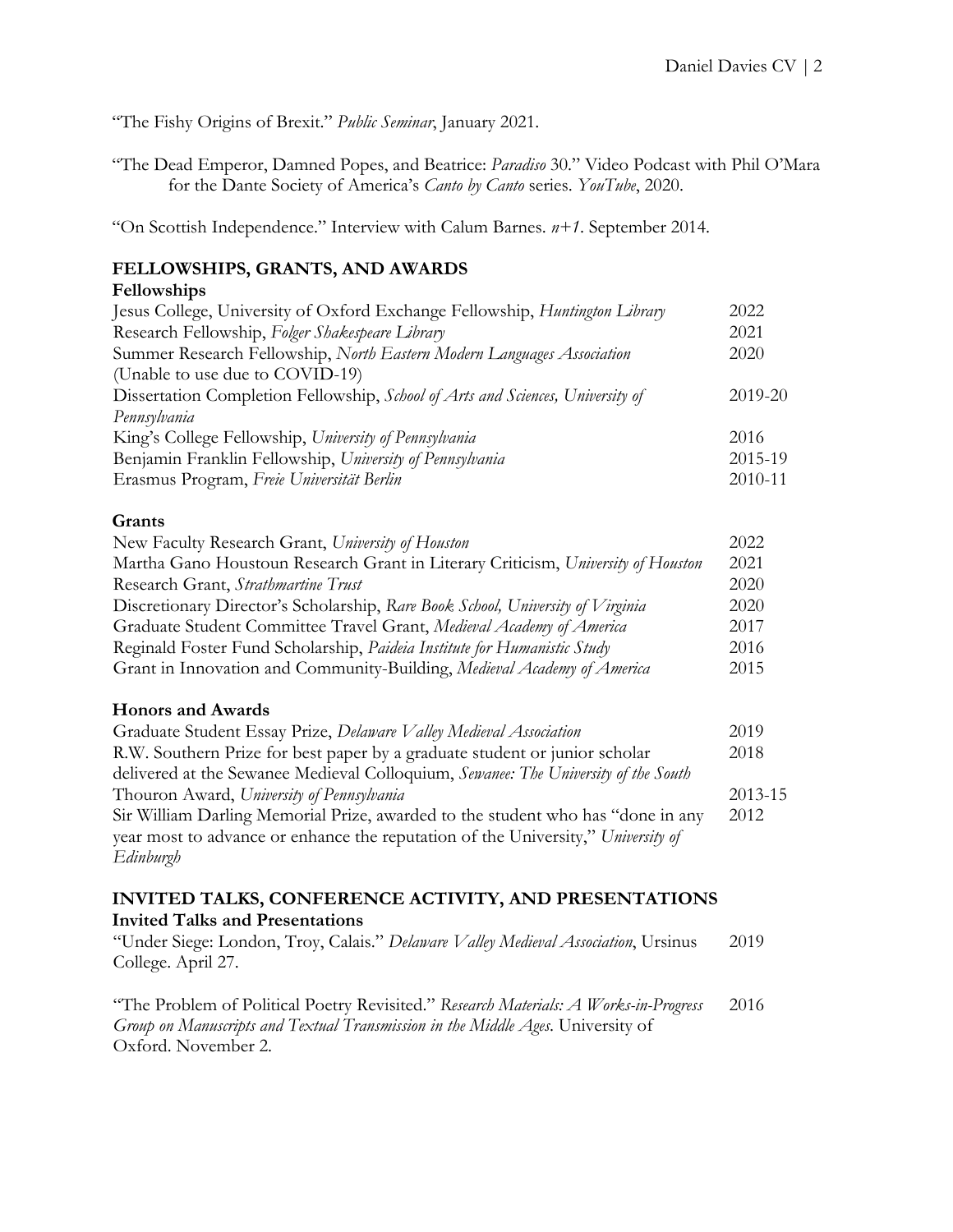# **Conferences Organized**

| Co-Organizer, "Method and the Middle English Text." University of Virginia.<br>Charlottesville, VA. April 8-9.                                                                                                                                       | 2016 |
|------------------------------------------------------------------------------------------------------------------------------------------------------------------------------------------------------------------------------------------------------|------|
| Co-Organizer, "Performance: the $8th$ Annual Medievalists @ Penn Graduate<br>Conference." University of Pennsylvania. Philadelphia, PA. March 18.                                                                                                    | 2016 |
| Co-Organizer, "The Medieval Archive: the 7 <sup>th</sup> Annual Medievalists@Penn<br>Graduate Conference." University of Pennsylvania. Philadelphia, PA. February 27.                                                                                | 2015 |
| <b>Conference Sessions Organized</b><br>Co-Organized with Ali Madani (Brown University), "Imagining the Premodern<br>Past: Historiography Across the Modern Divide." 67th Annual Meeting of the<br>Renaissance Society of America. Online, April 20. | 2021 |
| Co-Organizer with R.D. Perry (University of Denver), "The Hundred Years War<br>and European Literary History." 54 <sup>th</sup> International Congress on Medieval Studies.<br>Kalamazoo, MI. May 12.                                                | 2019 |
| Co-Organizer with Max Ashton (Stanford University), "Beyond the Battlefield:<br>Medieval Literature in Wartime." 54 <sup>th</sup> International Congress on Medieval Studies.<br>Kalamazoo, MI. May 12.                                              | 2019 |
| Co-Organizer with R.D. Perry (University of Denver), "The Hundred Years War<br>and the Form of Literature." 93 <sup>rd</sup> Annual Meeting of the Medieval Academy of<br>America. Atlanta, GA. March 1.                                             | 2018 |
| Organizer and Chair, "Lucan in Medieval England: Writing War c. 1100 - c. 1500."<br>52 <sup>nd</sup> International Congress on Medieval Studies. Kalamazoo, MI. May 14.                                                                              | 2017 |
| Co-Organizer with Zachary E. Stone (McGill University), "Conflicting Forms:<br>Europe 1300 - 1500." 52 <sup>nd</sup> International Congress on Medieval Studies.<br>Kalamazoo, MI. May 14.                                                           | 2017 |
| Co-Organizer with Sarah Wilma Watson (Haverford College), "Unhappy Families:<br>Literary Inheritance in the Fifteenth Century." 51 <sup>st</sup> International Congress on<br>Medieval Studies. Kalamazoo, MI. May 13.                               | 2016 |
| <b>Selected Conference Presentations</b><br>"Thomas Hoccleve's Networks of War." 22 <sup>nd</sup> Congress of the New Chaucer<br>Society. Durham, UK. July.                                                                                          | 2022 |
| "THE PORTRATVRE OF IOHN HARDING." 67th Annual Meeting of the<br>Renaissance Society of America. Online, April 20.                                                                                                                                    | 2021 |
| "Fighting Words: Language and War in the Late Middle Ages." 29 <sup>th</sup> Annual<br>Conference of the Texas Medieval Association. San Marcos, TX. October 18-20.                                                                                  | 2019 |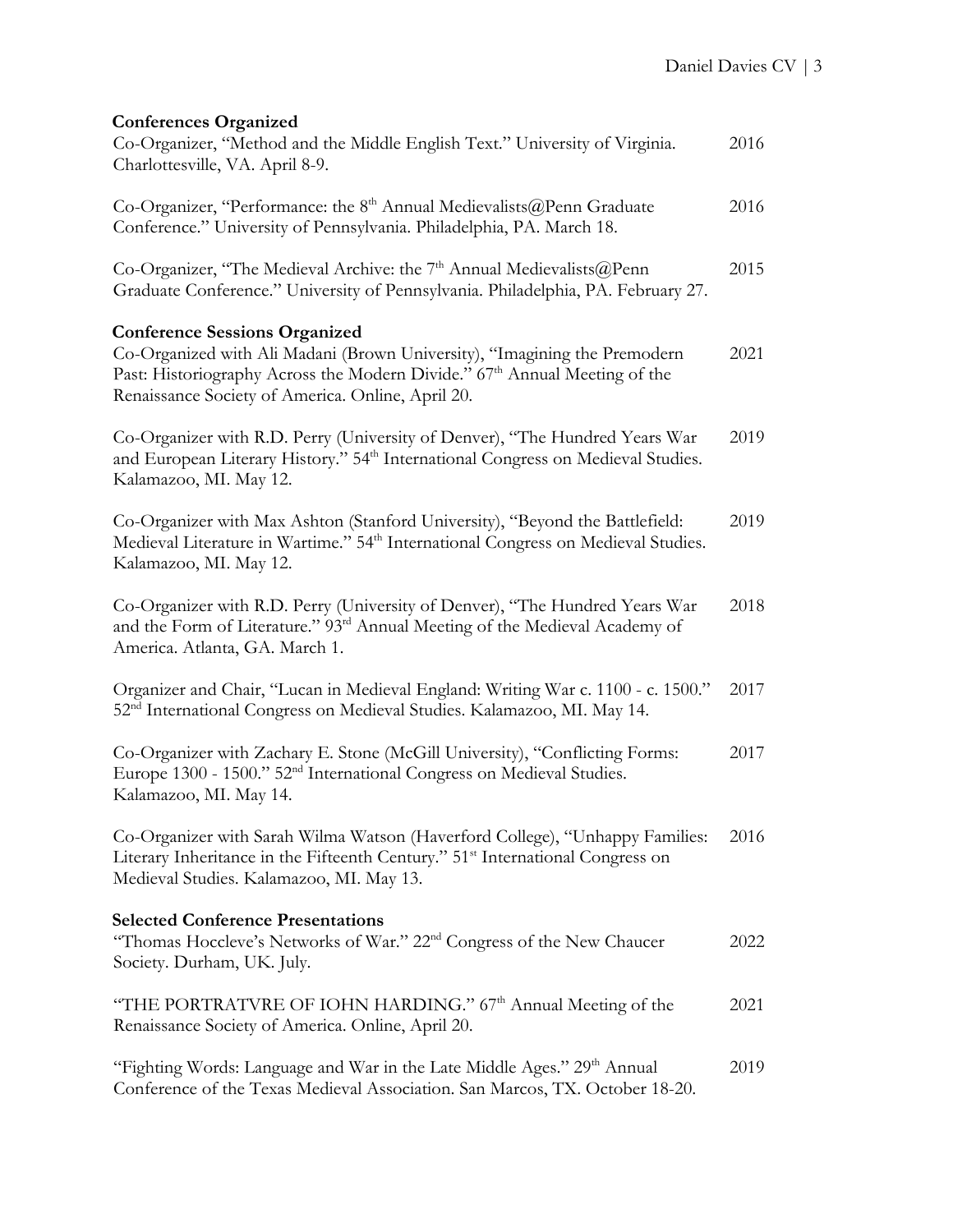| "Chronicle Form and the Ruins of War." 54 <sup>th</sup> International Congress on Medieval<br>Studies. Kalamazoo, MI. May 12.                                                                                                                                  | 2019 |
|----------------------------------------------------------------------------------------------------------------------------------------------------------------------------------------------------------------------------------------------------------------|------|
| "Under Siege: Calais, Troy, London." La Poésie en temps de guerre. University of<br>Chicago Center in Paris, France. March 29-30.                                                                                                                              | 2019 |
| "Theorizing War in Bologna, Avignon, and Roslin: Trajectories of Giovanni da<br>Legnano's Tractatus de bello." 94 <sup>th</sup> Annual Meeting of the Medieval Academy of<br>America. Philadelphia, PA. March 8.                                               | 2019 |
| "Under Siege: Troilus and Criseyde and the Form of War." 44 <sup>th</sup> Sewanee Medieval<br>Colloquium. Sewanee, TN. April 13.                                                                                                                               | 2018 |
| "La Vie du Prince Noir and the Death of the Black Prince." Leeds International<br>Medieval Congress. Leeds, UK. July 3.                                                                                                                                        | 2017 |
| "Form, Death, and the Black Prince." 52 <sup>nd</sup> International Congress on Medieval<br>Studies. Kalamazoo, MI. May 14.                                                                                                                                    | 2017 |
| "We Have Never Been British: Provincializing Britain Through Scottish<br>Historiography." 43 <sup>rd</sup> Sewanee Medieval Colloquium. Sewanee, TN. March 11.<br>Winner of the R.W. Southern Prize for the best paper by a graduate student or young scholar. | 2017 |
| "Under Siege: Troilus and Criseyde, the Hundred Years War, and New Formalism."<br>Modern Language Association Meeting. Philadelphia, PA. January 6.                                                                                                            | 2017 |
| "Longa est Series  Malorum': The Necklace of Harmonia from Statius to<br>Chaucer." 20 <sup>th</sup> Congress of the New Chaucer Society. London, UK. July 13.                                                                                                  | 2016 |
| <b>Departmental Talks</b><br>"Fishing for Scotland with Walter Bower and Edwin Morgan." Medieval-Renaissance<br>Seminar. University of Pennsylvania. Philadelphia, PA. October 11.                                                                             | 2016 |
| Workshops<br>"Public Writing" with Irina Dumitrescu, Jackman Humanities Institute, University<br>of Toronto. January.                                                                                                                                          | 2022 |
| "Epistemology of the Archive and the Practice of Archival History" with Marina<br>Rustow, Cornell School of Criticism and Theory (Cancelled due to COVID-19)                                                                                                   | 2021 |
| Presenter, Ph.D. Alumni Career Panel. University of Pennsylvania. Online. June 7.                                                                                                                                                                              | 2021 |
| Organizer and Presenter, "Publishing in Graduate School." Graduate English<br>Association. University of Pennsylvania. Online. Mar 25.                                                                                                                         | 2021 |

# **TEACHING EXPERIENCE University of Houston**